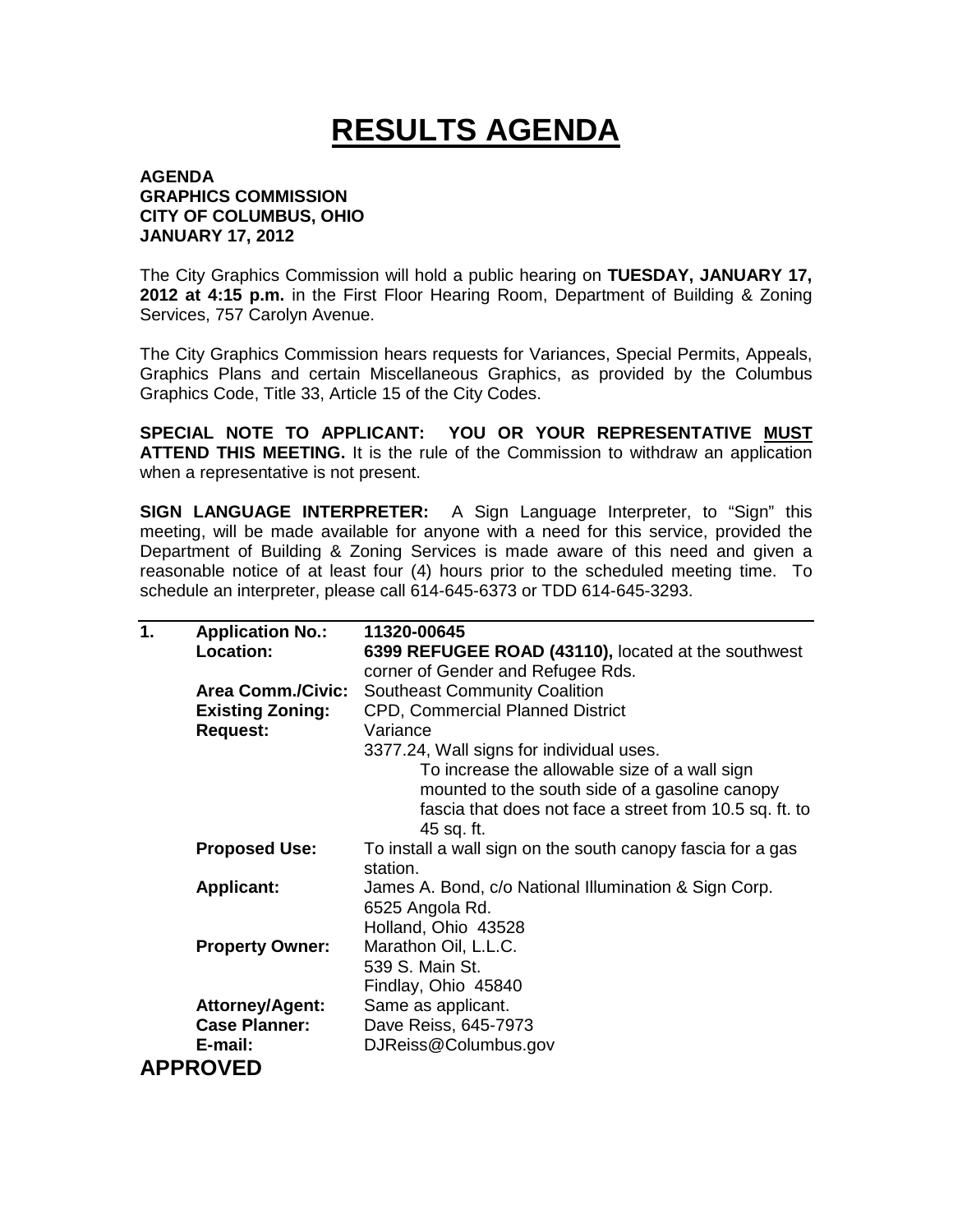| 2.              | <b>Application No.:</b><br>Location: | 11320-00646                                                                                  |
|-----------------|--------------------------------------|----------------------------------------------------------------------------------------------|
|                 |                                      | 744 WEST 5TH AVENUE (43201), at the northeast corner<br>of Olentangy River Rd. & W. 5th Ave. |
|                 | <b>Area Comm./Civic:</b>             | 5th by Northwest Area Commission                                                             |
|                 | <b>Existing Zoning:</b>              | <b>CPD, Commercial Planned District</b>                                                      |
|                 | <b>Request:</b>                      | Variance                                                                                     |
|                 |                                      | 3372.706, Graphics.                                                                          |
|                 |                                      | To replace two, manual changeable copy price                                                 |
|                 |                                      | signs with two, automatic, changeable-copy price<br>signs.                                   |
|                 | <b>Proposed Use:</b>                 | To allow the installation of automatic, changeable-copy                                      |
|                 |                                      | gas price signs.                                                                             |
|                 | <b>Applicant:</b>                    | James A. Bond, c/o National Illumination & Sign Corp.                                        |
|                 |                                      | 6525 Angola Rd.                                                                              |
|                 |                                      | Holland, Ohio 43528                                                                          |
|                 | <b>Property Owner:</b>               | Marathon Oil, L.L.C.                                                                         |
|                 |                                      | 539 S. Main St.                                                                              |
|                 |                                      | Findlay, Ohio 45840                                                                          |
|                 | <b>Attorney/Agent:</b>               | Same as applicant.                                                                           |
|                 | <b>Case Planner:</b>                 | Dave Reiss, 645-7973                                                                         |
|                 | E-mail:                              | DJReiss@Columbus.gov                                                                         |
| <b>APPROVED</b> |                                      |                                                                                              |

| <b>Application No.:</b><br>3. | 11320-00650                                                  |
|-------------------------------|--------------------------------------------------------------|
| Location:                     | 3308 SOUTH HIGH STREET (43207), at the southeast             |
|                               | corner of Rumsey Rd. & S. High St.                           |
| <b>Area Comm./Civic:</b>      | Far South Columbus Area Commission                           |
| <b>Existing Zoning:</b>       | C-4, Commercial                                              |
| <b>Request:</b>               | Variance                                                     |
|                               | 3372.706, Graphics.                                          |
|                               | To erect a billboard.                                        |
| <b>Proposed Use:</b>          | To permit the installation of an electronic, changeable-copy |
|                               | billboard in a Community Commercial Overlay District.        |
| <b>Applicant:</b>             | Scott Hoover, c/o Clear Channel Outdoor                      |
|                               | 770 Harrison Dr.                                             |
|                               | Columbus, Ohio 43204                                         |
| <b>Property Owner:</b>        | Luigi Fantozzi Trust                                         |
|                               | 1500 McCoy Rd.                                               |
|                               | Columbus, Ohio 43220                                         |
| <b>Attorney/Agent:</b>        | Same as applicant.                                           |
| <b>Case Planner:</b>          | Dave Reiss, 645-7973                                         |
| E-mail:                       | DJReiss@Columbus.gov                                         |
| <b>APPROVED</b>               |                                                              |